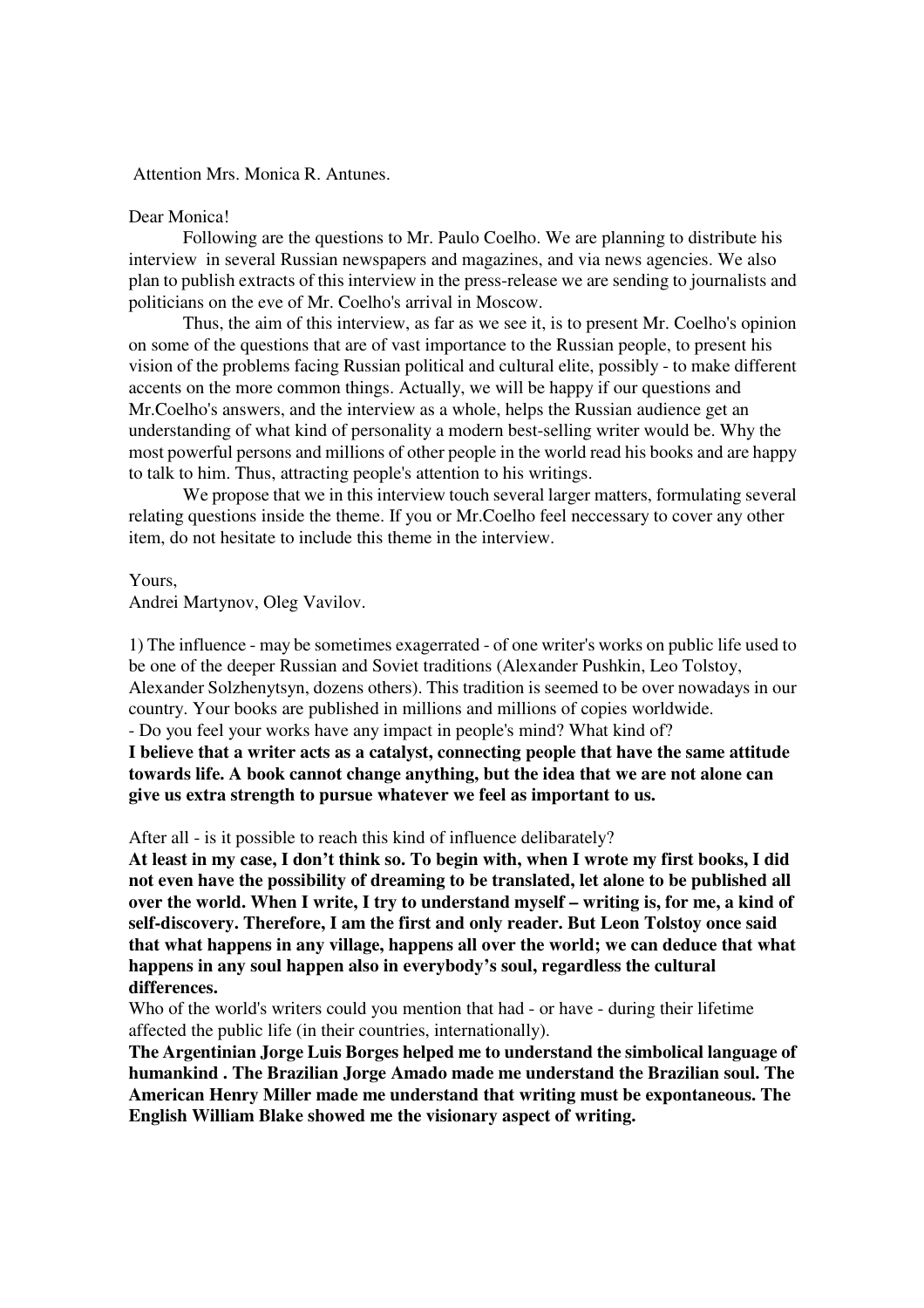- Did you have any kind of presentiment, while working on your "Alqimista", that this book is going to have such a popularity? Were you surprised? Satisfied? What kind of feeling is that (being popular writer)?

**When I wrote "The Alchemist", I was trying to understand my own life, and the only way that I could do it was through a metaphor. Then, the book – with no support of the press, because the media normally refuses to publish anything about an unknown writer – the readers start to discover that we share the same questions. Little by little, the book started to travel abroad, and today is one of the best seller books of all times. But this success came slowly, based on a word-of-mouth promotion, and this gives me the sensation, the wonderful sensation that I am not alone. Of course, by being a well known author, I never feel myself as a strange in a strange land, and I am pleased with the idea that several persons, all over the world, share a kind of very modern perspective of life.** 

- While working on "Alqimista", were you intently changing anything that could be seemingly - hard to understand by a common reader?

**No. Even if you lived intensely your life ( as I did), you need innocence to write a book (and don't understand innocence as naivety). The book must be an expontaneous act of creation, and you must not try to guide it.** 

- What are the those words that you are listening to from Presidents, Prime-Ministers, business moguls, celebrities, when they are talking to you about your works, about "Alqimista" especially? Are the estimates different? Are the estimates: interesting, boring, funny to you (other)? What are the most specific reactions you remember of? **They are human beings, like I am.** 

2) Politics. Most of the "common" people used to think that presidents and dictators or other "Fathers of the Nations" are something extraordinary. They used to be seen like Gods by most of the people. Now this way of thinking is being replaced, and we see a lot of examples of this tendency: "Gods come - or better to say: are put - down to Earth" (Pinochet's trial, "Clintongate", humiliation of Gorbachev...). What happens? Have the leaders become weaker? Is this an impact of democracy, revolution in information, evolution in minds? Is it good or bad?

**It is very good that people is realizing that the real power is the power of the common human being. I believe that Internet is solidifying this revolution, and we are not passive spectators anymore, but people who take the decisions. With Internet, each one has a private TV channel, home page, etc., and we can share what is important for us.** 

- What is the difference you feel after you get acquainted with the world's leaders personally? Will it be a shock for any "common" man to see what the leaders look like at home, or going to a sauna, or just fishing or watching football, compared to what they are presented on TV-screens?

**From the very beginning, even before being famous, I never made this difference between "powerful" and "not powerful" human beings. This helped me to overcome some barriers, like the feeling that I am not worthy.**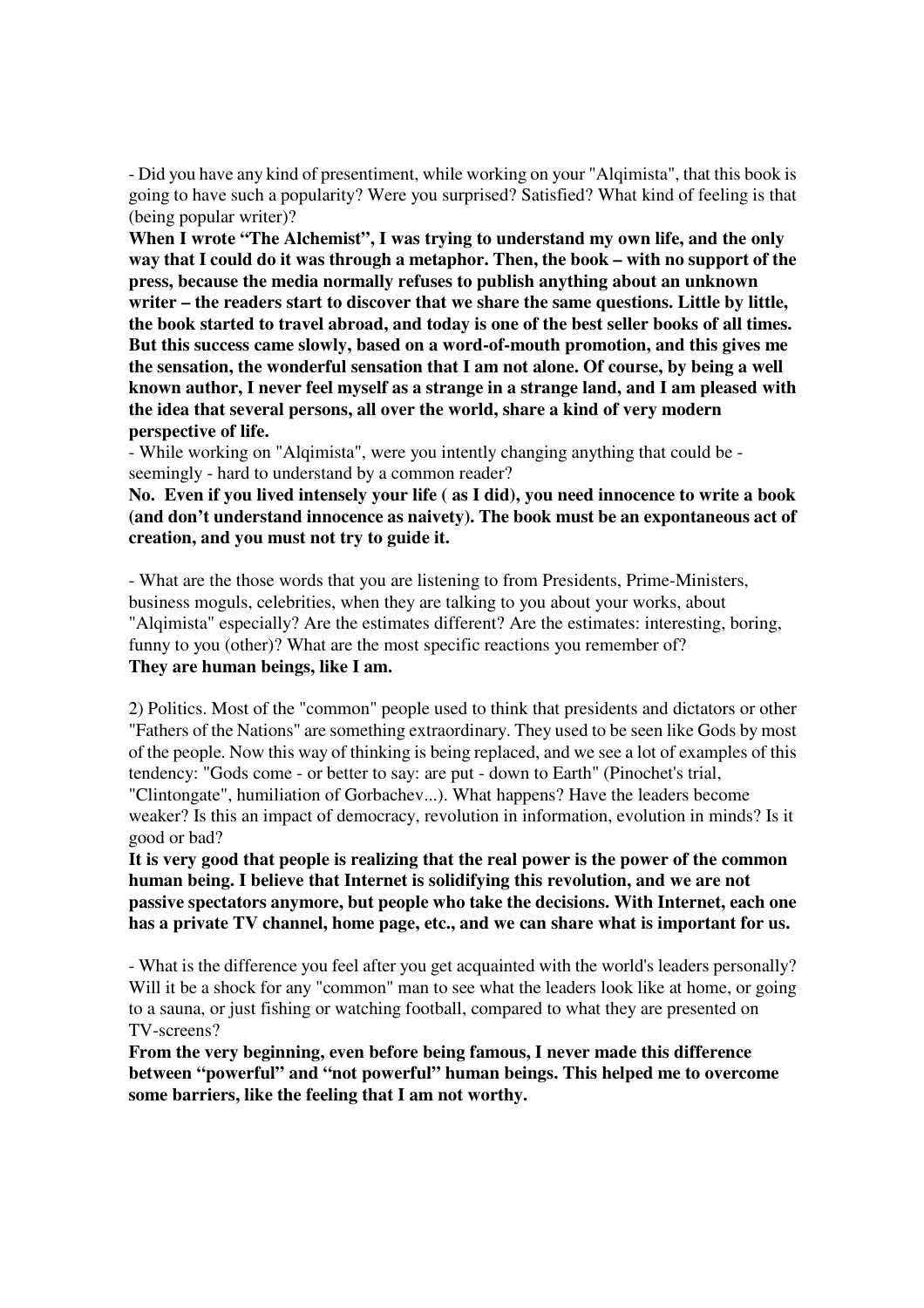- Can you remember your vision ot the world's future 30 years ago? What were your predictions then?Is it dissapointing or encouraging you to see what goes on in the world (politics, standards of life, culture, science, other)? What shall we see in year 2030? **The present moment was always so intense in my life, that I could not concentrate in either the past of the future. Everything that will happen in 2030 will be the results of what we do now, therefore I try to behave as someone who is responsible, and we should all think as the Indians do, when we have to take an important decision: "how will this affect my 5th generation?"** 

 - What is your vision of the thesis "war is inevitable and must be used delibaretely (consiously) and openly"? (We meen examples like Russia and Checnya, NATO and Yugoslavia, USA and Iraq, Britain and Folklands - wars with press-conferences, with reporters sent to a battlefield before troops, etc.).

**This is pathetic. And this happens because mankind confound "war" with "confrontation". Confrontation is in our nature: we need to fight against obstacles, we need to accept that death and ressurection happen several times during our lifetime. Like a seed that must die to allow a plant to grow, we also need to allow this process to take place in our soul. But this is an individual movement, and when we stop it, we tend to sublimate it through a collective movement, like war, gangs, etc.** 

3) Mass culture. The best TV ratings in Russia have the programs on crime, sex and political corruption. The largest circulations do have newspapers and books devoted to the same items. The situation in most of the countries are very much similar. The owners of TV-channels say: this is the people's choice, they will not watch anything else and let them better see violence on TV rather than participate in that in the streets. Why people are so fond of blood? Will it last forever? The generation of the 60-ies meanwhile say: remember 1968? Drugs, violence, social unrest - and we are O'K now and we are representing the establishment in our countries. Everything will be all right by itself? **If you take my books, for example, they don't talk about these subjects – and nevertheless they are very successful. I do believe that the perception of humankind is changing, we are in the middle of a silent revolution, the revolution of the soul. Perhaps you don't see this in the TVs all over the world, but even though it is happening. Spirituality and sports (a healthy substitute for the collective tendency of violence) are the major new tendencies. The day will come that we will reach a critical mass, and everything will change. For now, instead of criticizing what do we see in TV, it is better to create alternatives, because they work**